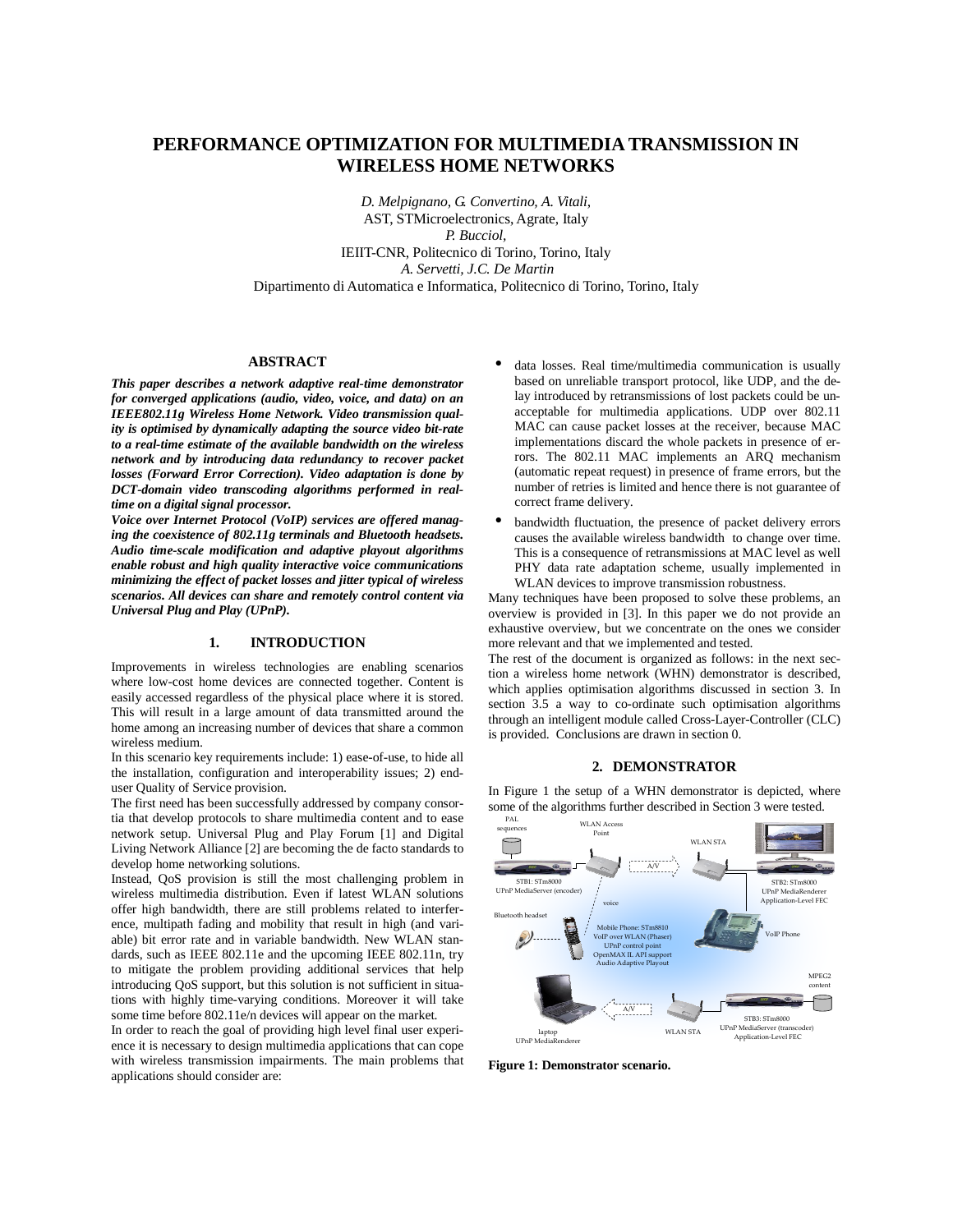Three Set-Top Boxes (based on the STm8000 programmable System-on-Chip) share audiovisual content through an IEEE 802.11g Wireless LAN using the UPnP protocol for signalling. As bandwidth available for A/V streaming varies with time, Dynamic Rate Shaper (DRS) transcoding is applied in the streaming server controlled by a CLC module. DRS parameters are set by CLC according to the buffer occupancy level behaviour of WLAN transmission queues. The server is able to support concurrent multiple multimedia stream delivery (one of which transcoded) and to dynamically insert an application-level Forward Error Correction (FEC) stream to protect individual multimedia flows. The traffic generated by two streaming servers is such that the WHN may be close to congestion. In the same environment, a Nomadik™ STn8810 based mobile phone runs a Voice-over-IP application using the low-power STLC4370 WLAN chipset and sending voice to a Bluetooth headset, via STLC2500 module. Bluetooth and WLAN transceivers are coordinated through a dedicated hardware interface for operation on single-antenna low-cost devices. Audio Adaptive Playout (AAP) is used to improve robustness of the VoIP call.

The mobile phone also features a UPnP control point that allows managing other devices in the home network. For example, the mobile phone may select the server, the content and renderer for an A/V streaming session in the WHN.

#### **3. ALGORITHMS**

#### **3.1 Video Transcoding**

An efficient way to face bandwidth fluctuation is to adapt the encoding multimedia data rate according to the estimated available bandwidth. There are several ways in which the data rate of an encoded data stream can be reduced, depending on the way the stream is encoded. The solution we introduce in this section is a transcoder able to dynamically change the data rate of an encoded video stream. Our DRS transcoder works on MPEG-2 data streams (MPEG-2 to MPEG-2) and has the following features:

- **Bitrate change:** it allows decreasing the incoming bitrate of a compressed stream by requantizing in the DCT domain the coefficients to achieve a defined output rate.
- **Frame rate change:** it allows reducing the incoming frame rate of a compressed stream by dropping B frames. This is done in the compressed domain by header parsing, and just dropping the bits representing B frames selected for decimation.
- **Frame size change**: it allows reducing to 1:4 the image resolution (by reducing to 1:2 both horizontal and vertical resolutions). The prediction error downsampling is always done into the DCT domain, in order to reduce the requirements in term of memory buffers. The bitstream reshaping can be done both in DCT or pixel domains. In particular, the prediction error downsampling works by cropping the lower frequency 4x4 coefficients of each block of a macroblock, and fusing them together into a single new 8x8 DCT block.
- An automatic algorithm is able to **optimally select** among quantization increase, frame rate or size reduction, given a target bitrate, in order to achieve the best possible visual quality of the transcoded stream

The DRS has an advantage in comparison to the classical decoding/encoding chain also in terms of quality. Since motion vectors are computed from the original encoder on high quality images, the effect of errors and noise that can reduce performances of motion estimation on decoded images is eliminated. The transcoder has advantages in term of memory size and bandwidth (no frame buffers at all), in term of computation (motion estimation and compensation are not necessary) but also in term of quality of the final

result. In Figure 2 it is possible to see the PSNR measure for luma channel of the full chain (coding – decoding – re-encoding [Co-Dec-Rec]) in blue and the PSNR for our transcoder in red. The sequence under test is the well known "Mobile&Calendar" transcoded from 7 to 4 Mbit/s. The red line is above or equal to the blue line but our DRS is an order of magnitude less complex compared to decoding and re-encoding. The green line represents DRS performance with dithering algorithm turned on. This special quantizer gives us a benefit in terms of quality as the green line is the PSNR for luma & chroma when the sequence "calendar" is transcoded using this option. The green line is often above the red



**Figure 2: DRS performance.** 

## **3.2 Application Level FEC**

FEC schemes have been proposed by many researchers to make applications more resilient to packet losses [4]. FEC techniques rely on the transmission of redundant information from which lost packets can be recovered; this approach reduces the packet loss recovery time compared to ARQ schemes.

The FEC encoder works on the sender side and generates a new block of n packets from a block of k data (or *source*) packets,, where (n-k) FEC redundant (or *parity*) packets are transmitted. On the receiver side a FEC decoder recovers lost data packets using both received data and parity packets.

In our implementation, we have integrated and we can alternatively use two FEC codecs: Reed-Solomon (RS) and Low Density Parity Check (LDPC). Some of the most interesting features of FEC schemes are the following:

- FEC encoding provides great advantages in terms of protection of data to losses over the network: the correct reception of at least k packets (data or FEC) of the n sent, is enough to reconstruct, at client side, all the k data packets (this is always true for RS codec, while LDPC may require the reception of more than k packets to recover k data packets).
- No delay is introduced in the encoding phase. Data packets are sent over the network, buffered and used by the FEC codec.
- FEC packets can be easily discarded by clients that do not support FEC decoding. For example using RTP encapsulation, FEC RTP packets can be recognized by the RTP payload type and can be sent in two ways: together with data packets or over a different connection as an enhancement layer. In both cases it is very simple to discard FEC packets, in the first case RTP client should discard the packet with a payload type that does not recognize, in the later the connection is not opened at all.

The aspects that must be carefully considered are:

- FEC decoding process introduces some delay when data losses occur. The delay must fit application requirements.
- The FEC encoding/decoding introduces some overhead in computation that must be kept as low as possible. It is very im-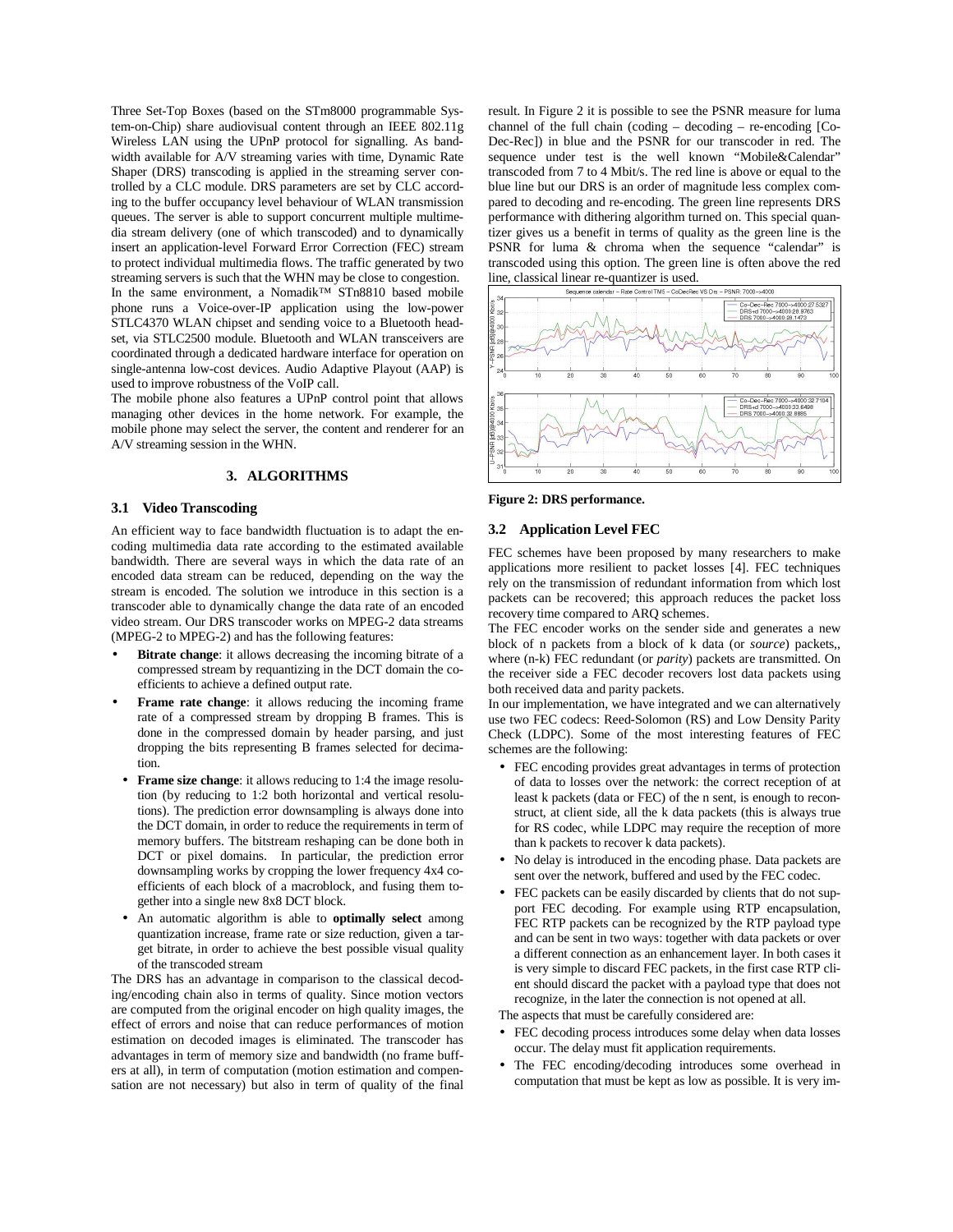portant to use efficient codecs, LDPC codecs are very satisfactory from this point of view.

• FEC redundancy can waste network resources if it is not tuned according to network conditions

The best way to introduce FEC without wasting network resources is to dynamically introduce redundancy according to the current link conditions. We propose a decision module that computes the n and k parameters according to: the maximum delay the application can tolerate and the wireless packet error rate (PER), see section 3.5. FEC recovery results using the described approach are shown in Figure 3.



**Figure 3: FEC recovery example: the loss rate after recovery (Residual application PER, violet line) is always less than the actual loss rate experienced on the WLAN (blue line), thanks to FEC redundancy added to the stream (yellow line). FEC redundancy is dynamically tuned according to the past history of the WLAN loss rate, to save network bandwidth.** 

#### **3.3 Wireless perceptual ARQ**

The standard IEEE802.11 WLAN architecture includes an ARQ mechanism which operates at the MAC level by retransmitting corrupted packets regardless of their relevance to a specific application. While this mechanism is satisfactory for homogeneous traffic, such as data traffic, multimedia streams present packets with specific characteristics: highly non-uniform perceptual importance and strong time sensitivity. One or both aspects are usually considered by most multimedia specific ARQ techniques.

The Soft ARQ proposal, for instance, uses the time deadline of each packet to avoid retransmitting late data that would not be useful at the decoder, thus saving bandwidth. Variants of the Soft ARQ technique have been developed for layered coding [5]. Other techniques exploit the different perceptual importance of the syntax elements contained in a compressed multimedia bit stream by means of a prioritization mechanism [6][7].

We developed a perceptual ARQ scheme (WP-ARQ) [8], implemented at the application level, which exploits information about the perceptual and the temporal importance of each packet. In our proposal, a set of retransmission opportunities is determined to allow the algorithm to re-transmit unacknowledged packets according to their priority. Each packet's priority is computed by combining perceptual importance (evaluated using the analysis-bysynthesis technique [9]) and maximum delay constraint. Compared to the standard 802.11 MAC-layer ARQ scheme, the proposed technique delivers higher perceptual quality because it retransmits only the most perceptually important packets.

The impact of a number of parameters on the WP-ARQ algorithm has been considered. The amount of bandwidth allocated for retransmission purposes, for instance, influences the performance of the algorithm deeply. Better PSNR results can be achieved when more bandwidth is available; however, the gain is less pronounced when the maximum available retransmission bandwidth value is already high.

We also introduced a parameter to weight the relative importance between perceptual and temporal information, thus prioritizing either the perceptual importance or the temporal importance of each packet. Study and simulations showed that, when the network load is low, the packets with more temporal importance should be privileged. When the network is congested, more perceptually important packets should be privileged. However, the optimal operating point depends on the characteristics of the sequence. For a static sequence the number of packets with a high perceptual importance is very limited, therefore the best strategy is always to privilege the perceptually important packets.

Results showed that in low congestion scenarios the pro-posed method has limited gain over the standard 802.11 ARQ mechanism, because the MAC level ARQ is more aggressive.

On the other hand, when congestion increases, our proposed method consistently outperforms the standard ARQ mechanism, delivering PSNR gains up to 10 dB, as well as very low transmission delay and limited impact on concurrent traffic.



**Figure 3: Performance comparison, in terms of PSNR, between standard 802.11 ARQ (green) and WP-ARQ (red) over a 36Mb/s Wireless LAN.** 

#### **3.4 Multiple description**

Another way to increase error resilience is to use Multiple Description coding (MD) [13][14]. The goal of MD is to create several independent descriptions which are independent of each other. Descriptions can have the same importance (as for balanced MD) or they can have different importance (as for unbalanced MD). They can be decoded independently or jointly. The more descriptions decoded, the higher the output quality. Error resilience comes from the fact that it is unlikely to have the same portion of data corrupted in every description.

The simplest way to create multiple descriptions by using an existing video codec is to work in the data domain [15][16][17]. Descriptions are created in a pre-processing stage; then, they can be independently encoded, transmitted and decoded; finally successfully received and decoded descriptions are merged in a post-processing stage. As an example, two descriptions can be created by separating odd and even lines. Variable bandwidth/throughput can be easily managed by transmitting a suitable number of descriptions. No transcoding is needed to match the channel capacity. MD can also exploit path diversity. Of course, coding efficiency is somewhat reduced because pixels are less correlated and bitstream syntax is replicated in each description. However, any technique that introduces scalability or error resilience does reduce coding efficiency [18]. Main MD applications are summarized below:

- Divide-et-impera approach for HDTV distribution: HDTV sequences can be split into four SDTV descriptions; no custom high-bandwidth h/w is required.
- Adaptation to varying bandwidth: the base station can simply drop descriptions; more users can be easily served, and no transcoding process is needed.
- Adaptation to low resolution/memory/power: mobiles decode as many descriptions as they can, based on their display size, available memory, processor speed, and battery level.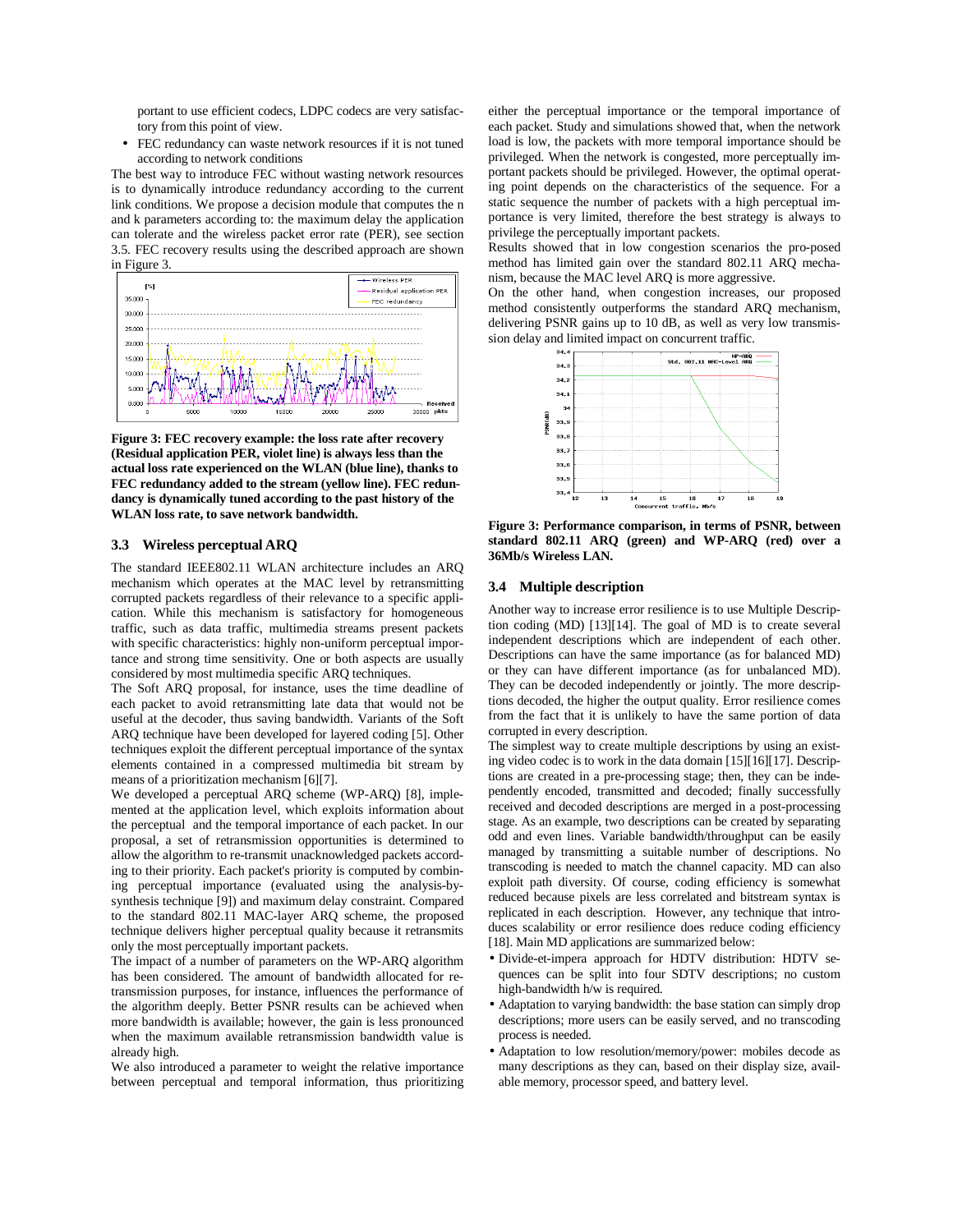• Easy picture-in-picture: with the classical solution, a second fulldecoding is needed plus downsizing; with MD, it is sufficient to decode one description and paste it on the display.



**Figure 4: Comparison of MD (4 descriptions) and the usual single description transmitted over an error prone channel, before and after error concealment. Same aggregate bitrate, same average packet size.** 

ARQ and FEC can be used in conjunction with MD. The protection level of a given description should match its importance, a technique commonly known as Unequal Error Protection (UEP) and usually applied to Layered Coding. UEP can be used even in case of equally important descriptions (balanced MD). In fact, armoring only one description may be more effective than trying to protect all descriptions.

MD has been benchmarked against Reed-Solomon application layer FEC [18]. Results indicate that FEC is preferable when its correction capability is not exceed, hence for low packet loss rates. On the opposite MD is preferable for medium to high packet loss rates. In the latter case MD yields a higher PSNR with lower variance.

#### **3.5 Cross-Layer Controller**

The optimisation techniques presented in the previous sections usually have an optimal operating point, which depends on the wireless network state. For example, using FEC is an unnecessary waste of bandwidth when the link is good. Also, when WP-ARQ outperforms MAC layer ARQ, it may be worth reducing the maximum number of MAC retransmissions to reduce offered traffic.

Cross-layer optimisation refers to application-specific tuning of parameters at different layers of the protocol stack. For multimedia transmission over wireless the "radio with knobs" ([20]) concept can be used. In particular, a software entity is introduced, named Cross-Layer Controller (CLC), which collects measurements of streaming environment and consequently sets parameters of the WLAN MAC and PHY layers, and decide the optimal bitrate for video and FEC data (see Figure 5).

The implemented algorithm is quite simple and does perform very light processing (no relevant computation is required): as the measured size of the transmission queue overcomes a given threshold, the CLC selects a new bitrate value for the video stream, among a discrete interval of preset values, corresponding to different video quality levels. The selected value, increased by the amount of FEC data, must not overcome the measured available bandwidth. The amount of FEC data is computed as the measured PER plus a fixed margin (to face possible increases of losses in the near future).

A key enabler for CLC - from an implementation perspective - is the Application Programmer's Interface to collect wireless link statistics and set parameters at different layers of the stack. In this field, a Universal Link Layer API to control wireless links is being investigated [21], which provides abstraction of different link-layer technologies, with statistics querying and asynchronous notification capabilities. It is worth noting that CLC is only trying to apply adaptation on a long-term time scale.

|   | app                          |
|---|------------------------------|
| C | DRS WP-<br>RTP-<br>FEC<br>MD |
| L | transport                    |
| Ċ | network                      |
|   | <b>MAC</b>                   |
|   | PHY                          |

**Figure 5: The position of the CLC in the protocol stack.** 

#### **3.6 Robust decoding – Error concealment**

It is often useful to jointly optimize the parameters of the source and channel encoders. In the case of multimedia communications this means exploiting the error resiliency that can be embedded in compressed bitstreams rather than blindly using complex ARQ/FEC schemes.

For the case of hybrid video coders like MPEG-2 or H.264 it is possible to increase the error resiliency by using one or more of the following techniques: using more frequent intra pictures or a suitable macroblock intra refresh policy to reset the motion prediction loop and stop error propagation; more slices per picture to reset differential motion vector and DC transform coefficient coding; flexible macroblock order (FMO) and/or asynchronous slice order (ASO) so that a burst of errors result in scattered losses in the picture, making it easier to conceal losses; using interleaved multiframe prediction policies to reduce dependency among pictures; encoding concealment motion vectors or redundant slices (with a coarser quantization step) used as a replacement to conceal losses; using an error resilient entropy coding scheme (EREC), reversible variable length codes (RVLS) or more sync markers to limit the effect of errors on the compressed bitstream.

A robust decoder should be able to detect and skip bit-stream errors exploiting the knowledge of the syntax [19]. For the case of H.264 decoders, every parameter in the bit-stream has a well defined range, every violation indicates an error. As an example, the frame number is a crucial parameter for correct decoding, display process and frame loss detection; it can be checked against the expected range. As another example, a certain number of parameters is in-variant in slice headers. Therefore errors in slice headers are not only detectable but they can even be corrected.

A robust decoder should also be able to conceal missing data exploiting the spatial/temporal correlation of the video source [22]. Standard techniques are: maximally smooth spatial interpolation; motion compensated copy from temporally adjacent frames where motion vectors are computed based on neighboring data (motion vectors or pixels); an adaptive selection of these methods based on motion content and on scene change detection: static or lowmotion frames are concealed using the temporal algorithm, highmotion frames or scene changes are concealed using the spatial algorithm. The loss of one or more whole frames can also be concealed using sophisticated algorithms [23].

### **3.7 Adaptive Audio Playout**

One of the major challenges for reliable and high quality interactive VoIP services over an 802.11g wireless network is the high variability of the delays (jitter) experienced by audio frames sent through the wireless network and the backbone. To protect the system against random delays that may cause silence gaps and playout errors , a buffer with limited capacity is used at the receiver